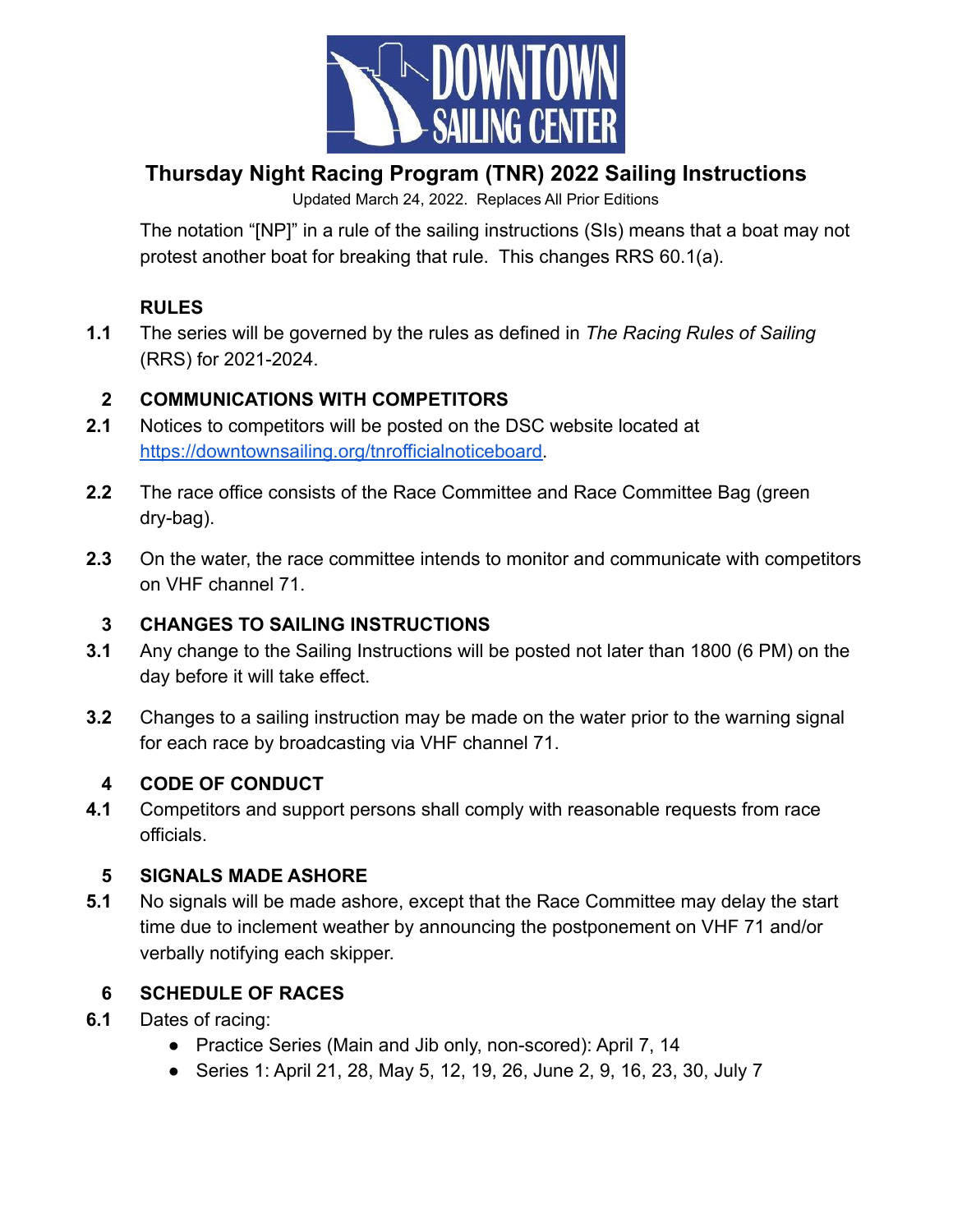- Series 2: July 14, 21, 28, August 4, 11, 18, 25, September 1, 8, 15, 22, 29
- **6.2** The scheduled time of the warning signal for the first race each day is 1800 (6 PM).
- **6.3** No warning signal will be made within 30 minutes of sunset.

### **7 CLASS FLAGS**

**7.1** The class flag for each class (J/22 and Sonar) will be a flag displaying that class's sail insignia.

#### **8 RACING AREAS**

- **8.1** Racing Areas
	- Alpha Patapsco River north and west of Tide Point and east of Harbor View Tower
	- Bravo Patapsco River north and west of Fort McHenry and east of Broadway Pier
	- Charlie Patapsco River North of Fort McHenry (Canton Turning Basin)
	- Delta Patapsco River East of Fort McHenry, in the vicinity of mark '*FM*' between the *Northwest Branch* and *Middle Branch*
- **8.2** See Attachment 'A' for a diagram of the racing areas.

### **9 COURSES**

- **9.1** All courses shall be windward-leeward courses, as illustrated in Attachment B. The Race Committee Boat shall display the course designation on her starboard side no later than the warning signal.
- **9.2** Additional information about course and wind restrictions can be found in Attachment 'C', "*TNR RACE COMMITTEE GUIDELINES, COURSE REQUIREMENTS, AND WIND RESTRICTIONS."*

### **10 MARKS**

- **10.1** All marks will be drop marks:
	- Rounding and gate marks (1, 2s, 2p) will be orange cylinders.
	- The starting and finishing mark (S/F) will be an inflatable yellow teardrop
	- A "Keep Off" buoy may be tied astern of the Race Committee Boat and shall be considered an extension of the Race Committee Boat.

### **11 OBSTRUCTIONS**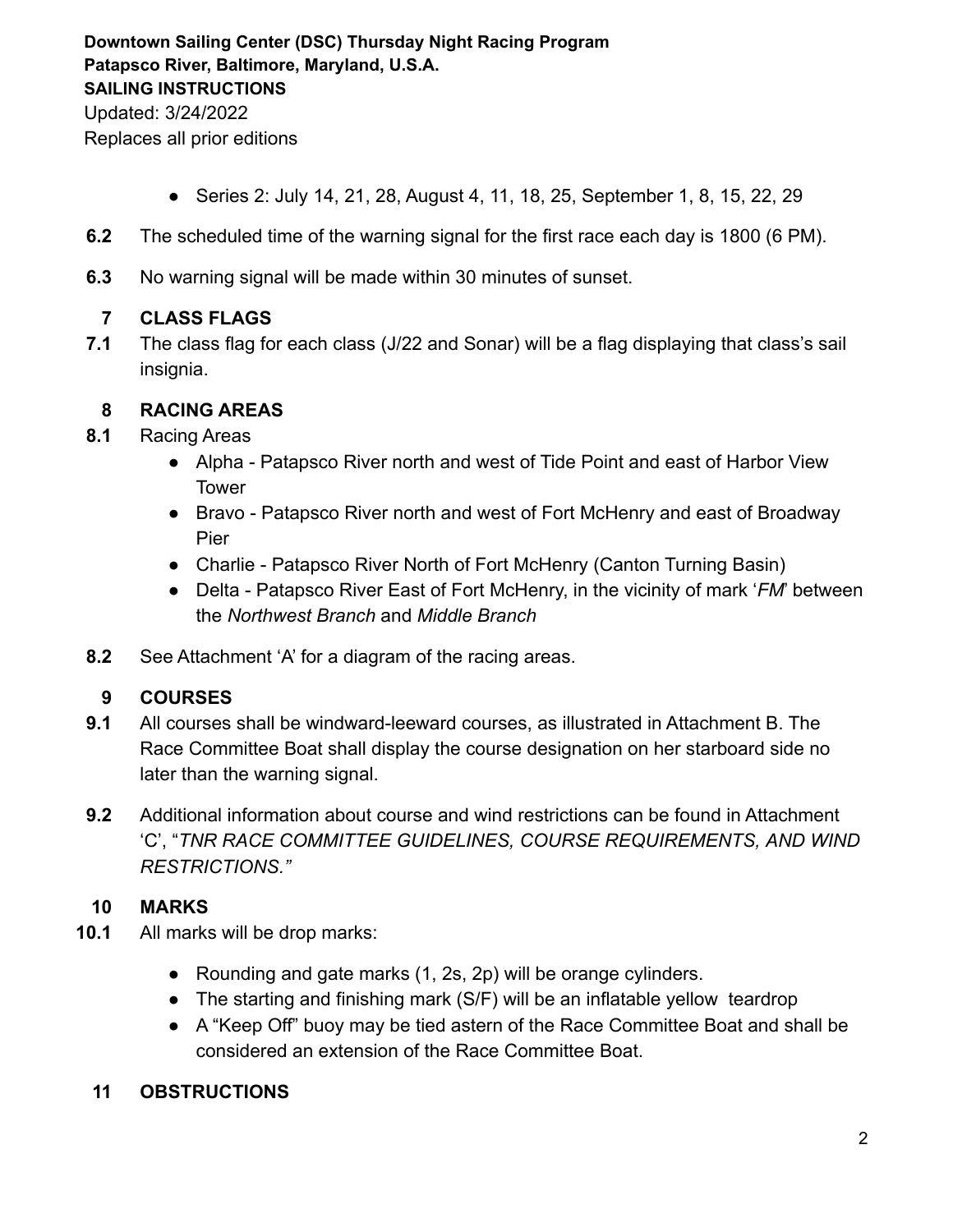Replaces all prior editions

**11.1** The following area is designated as an obstruction: The area of the Patapsco River between Fort McHenry and the three (3) green buoys off its northeast shore: G "7" Q G; G "5" Fl G 4s; G "3" Q G.

### **12 THE START**

- **12.1** Races will be started according to the Audible-Signal Racing System, per Appendix U of the RRS. This changes RRS 26.
- **12.2** The starting line is between a staff displaying an orange flag on the signal boat and the course side of the starting mark.
- **12.3** [NP] [DP] Boats whose warning signal has not been made shall avoid the starting area during the starting sequence for other races.
- **12.4** A boat that does not start within five (5) minutes after her starting signal will be scored Did Not Start without a hearing. This changes RRS A5.1 and A5.2.

### **13 CHANGING THE NEXT LEG OF THE COURSE**

- **13.1** To change the next leg of the course, the race committee will move the original mark (or the finishing line) to a new position.
	- If the direction and/or length of the leg will be changed, the signal shall be the display of flag C with repetitive sounds. No compass bearing, course board, or additional signal will be displayed. This changes RRS 33(a) and 33(b).

### **14 THE FINISH**

**14.1** The finishing line is between a staff displaying an orange flag on a race committee boat and the course side of the finishing mark.

### **15 PENALTY SYSTEM**

- **15.1** Appendix T applies.
- **15.2** For the purposes of interpreting RRS 44.1(b), "serious damage" shall consist of any visible or structural damage.
- **15.3** Any skipper and/or team found by the DSC to be liable for damages incurred during Thursday Night Racing shall receive a score of DNE, without a hearing, for that and all subsequent races until damages have been paid in full. This changes RRS 63.1 and A5.

#### **16 TIME LIMITS**

**16.1** Time limits are as follows: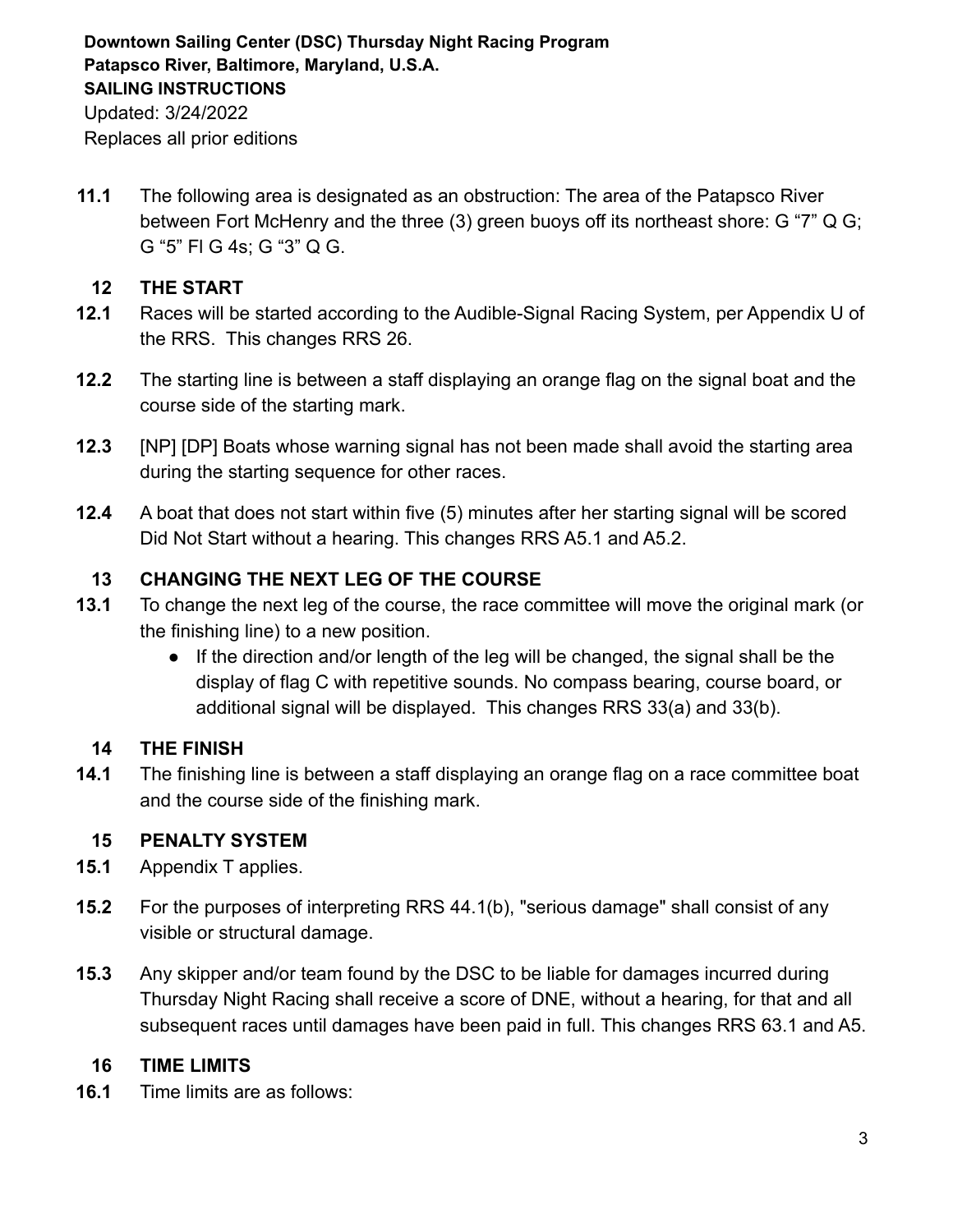- Replaces all prior editions
	- Mark 1 time limit is 25 minutes. If no boat has passed Mark 1 within the Mark 1 time limit, the race will be abandoned.
	- The race time limit is 45 minutes.
- **16.2** Boats failing to finish within 15 minutes after the first boat sails the course and finishes will be scored Did Not Finish (DNF) without a hearing. This changes RRS 35, A4, and A5.

#### **17 PROTESTS AND HEARING REQUESTS**

- **17.1** For each class, the protest time limit is 40 minutes after the last boat in that class finishes the last race of the day or 20 minutes after the Race Committee docks, whichever is later.
- **17.2** A protesting boat need not display a red flag. This changes RRS 61.1(a).
- **17.3** Promptly following the completion of each race, a boat that intends to protest an incident in that race shall notify the Race Committee.
- **17.4** Protest Forms and Scoring Penalty and Protest Withdrawal Forms are available from the Race Committee and at <https://downtownsailing.org/tnrofficialnoticeboard>**.**
- **17.5** Directly following the close of the protest time limit, Arbitration shall be held for each protest according to the prescriptions in Appendix T. Arbitration will be held near the DSC docks in the order of protest forms received.
- **17.6** Parties that leave the premises before their arbitration or protest hearing shall have the following penalties assigned without a hearing, unless SI 15.3 applies:
	- Protesting parties will have their protest(s) disallowed;
	- Protested parties will receive a score of DSQ for the race in which they were protested. This changes RRS 63.1 and T2.
- **17.7** As soon as practical after arbitration, and before either involved team leaves the dockage area, the jury will hold a "3 minute justice" hearing, comprised solely of a protest committee and a single representative from each party to the protest hearing:
	- Once the hearing has begun, the Protestor has one minute to explain the reason for his/her party's protest to the Protest Committee.
	- The Protestee has one minute to explain his/her party's position.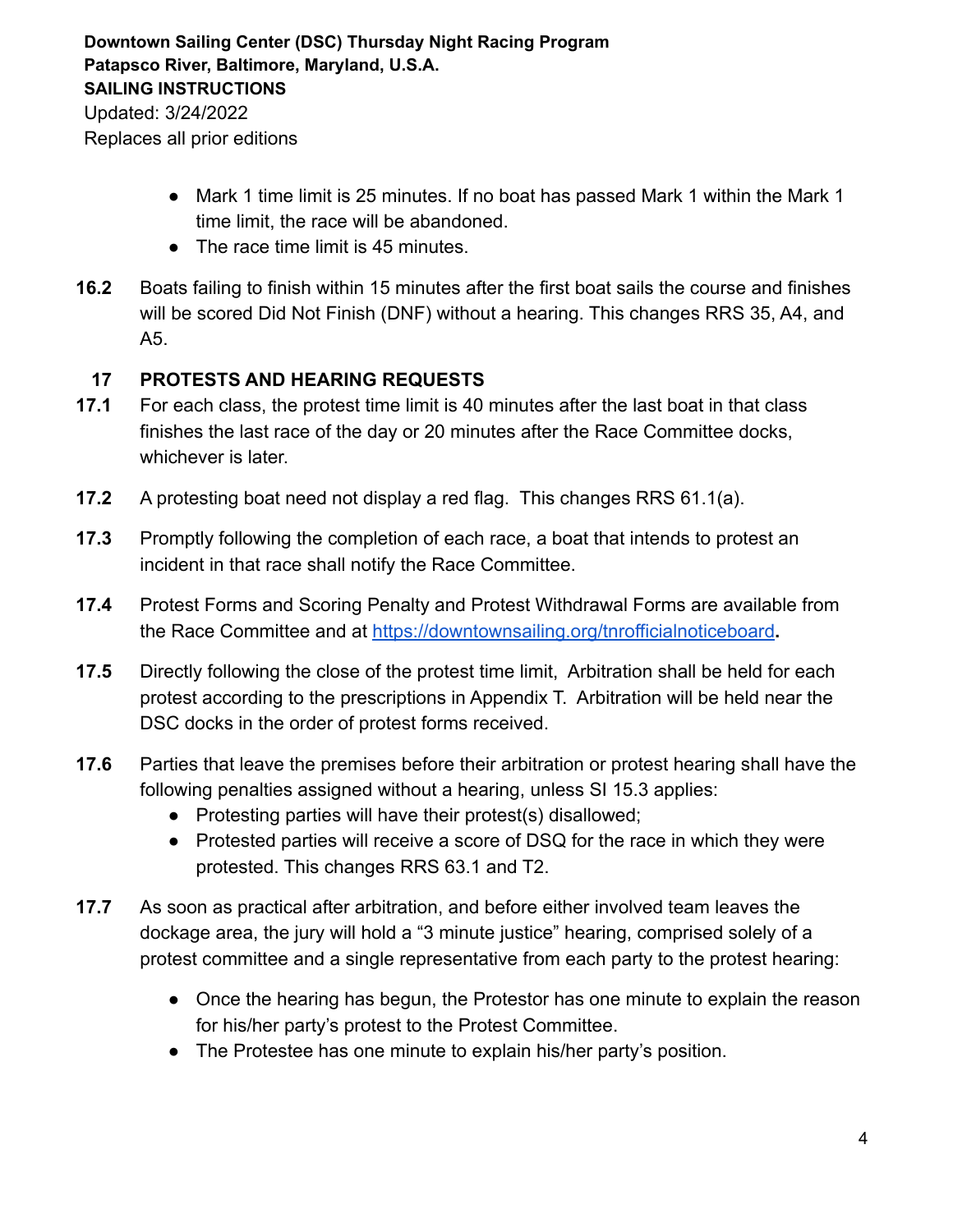> ● The Protest Committee shall dismiss the two competitors and will deliberate and reach a decision in 1 minute.

This sailing Instruction changes the proceedings outlined in Part 5 Section B and Appendix M.

### **18 SERIES SCORING**

- **18.1** Each J/22 Class team must complete 1 night of Race Committee (RC) duty per series, as per the posted rotation schedule, in order to be scored for that series. Each team shall field a minimum of 5 people for RC.
- **18.2** A J/22 class team fulfilling their RC Duty shall be granted redress, without a hearing, for all races that night. Its redress score shall be the average, to the nearest tenth of a point, of its points in all races in the series. This changes RRS 63.1
- **18.3** For the J/22 Spinnaker Class, The Low Point scoring system of Appendix A will apply for each series.
- **18.4** For the Sonar Non-Spinnaker Class: The Low Point scoring system of Appendix A will apply for the entire calendar season; scoring is provisional only.
- **18.5** Individual skippers will have the opportunity to be scored in the High Point Series as elaborated in Attachment D.
- **18.6** Series scoring for the J/22 Spinnaker Class:
	- When fewer than ten (10) races have been completed, a team's series score will be the total of its race scores.
	- When from ten (10) to fourteen (14) races have been completed, a team's series score will be the total of its race scores excluding its worst score.
	- When fifteen (15) to nineteen (19) races have been completed, a team's series score will be the total of its race scores excluding its two (2) worst scores.
	- When twenty (20) or more races have been completed, a team's series score will be the total of its race scores excluding its three (3) worst scores.

# **19 SAFETY REGULATIONS**

**19.1** [NP] [DP] Each boat shall check in prior to the start of the first race in which it competes each night by sailing by the signal boat and hailing it's bow/sail number and the skipper on board.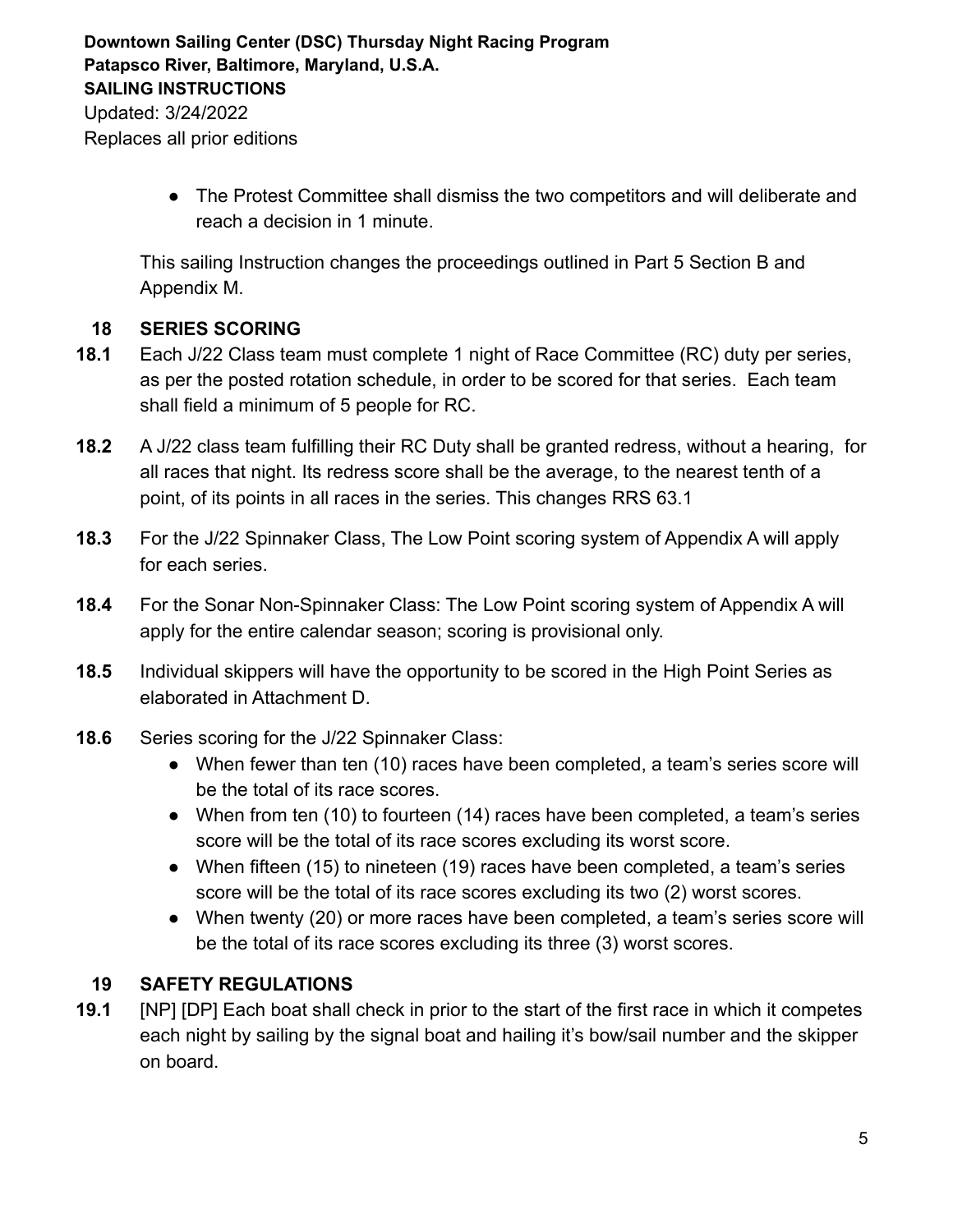Replaces all prior editions

**19.2** A boat that retires from a race and/or leaves the racing area prior to the last race shall notify the race committee as soon as possible.

### **20 REPLACEMENT OF CREWS/SKIPPERS**

**20.1** [NP] [DP] For the J/22 class: Substitute skippers and/or crew, i.e. not part of the original registered team, may be allowed only at the discretion of the DSC.

# **21 BOATS PROVIDED BY THE ORGANIZING AUTHORITY (DSC)**

**21.1** Boats will be supplied by the DSC. See Attachment E.

# **22 ADVERTISING**

- **22.1** A boat and its crew shall not display any advertising, as defined in World Sailing Advertising Code, Regulation 20.1.1, on competitors clothing, the boat, or sails without prior approval from the DSC. Boats failing to comply with this rule will be scored DNE without a hearing for all races started. This rule is intended to discourage corporate promotion or sponsorship that is not pre-approved by the DSC. This changes RRS A5.
- **22.2** Boats may be required to display advertising chosen and supplied by the DSC, in accordance with World Sailing Advertising Code.

# **23 DISCLAIMER OF LIABILITY**

**23.1** Competitors participate in the regatta entirely at their own risk. See RRS 3, **Decision to Race**. The DSC or its agents will not accept any liability for material damage or personal injury or death sustained in conjunction with or prior to, during, or after the regatta.

# **24 RIGHTS TO USE NAME AND LIKENESS**

**24.1** By participating in the Thursday Night Racing Series, competitors automatically grant to the DSC the right, in perpetuity, to make, use, and show, at its discretion, any photography, audio, and video recordings, and other reproductions of them made at the venue without compensation.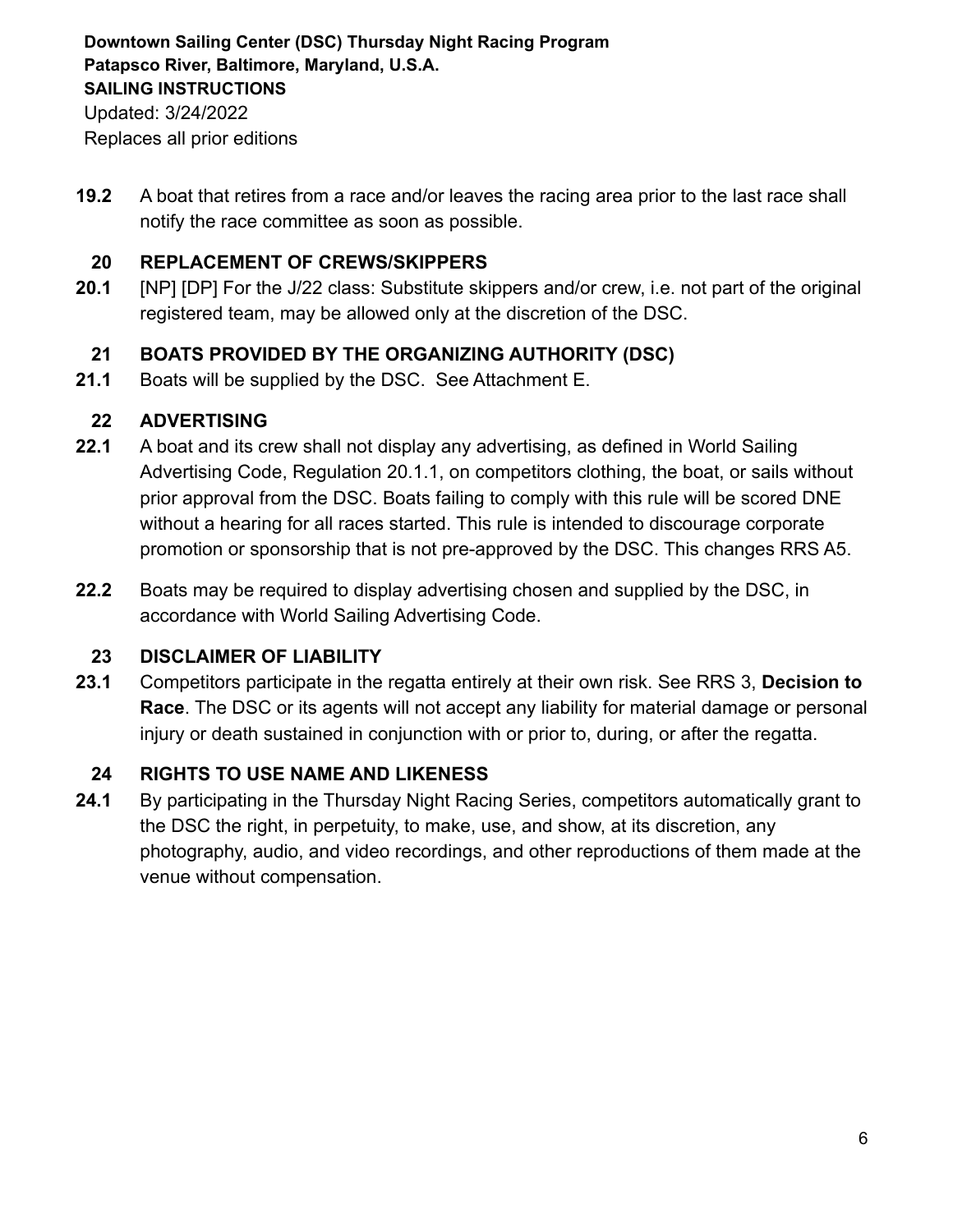# **Attachment A: Racing Areas**

Course 'B' should be used sparingly and only at the discretion of the DSC on a per event basis.



**Course 'A':** Used primarily for NW winds and for early- and late-season racing **Course 'B':** Used sparingly, only at discretion of DSC staff/PRO; NW & SE winds only **Course 'C':** Primary TNR racing area; All wind directions **Course 'D':** Used only during summer months; N, NE, E, SE, S, & SW winds

For more information concerning these venues, please consult NOAA Chart 12281.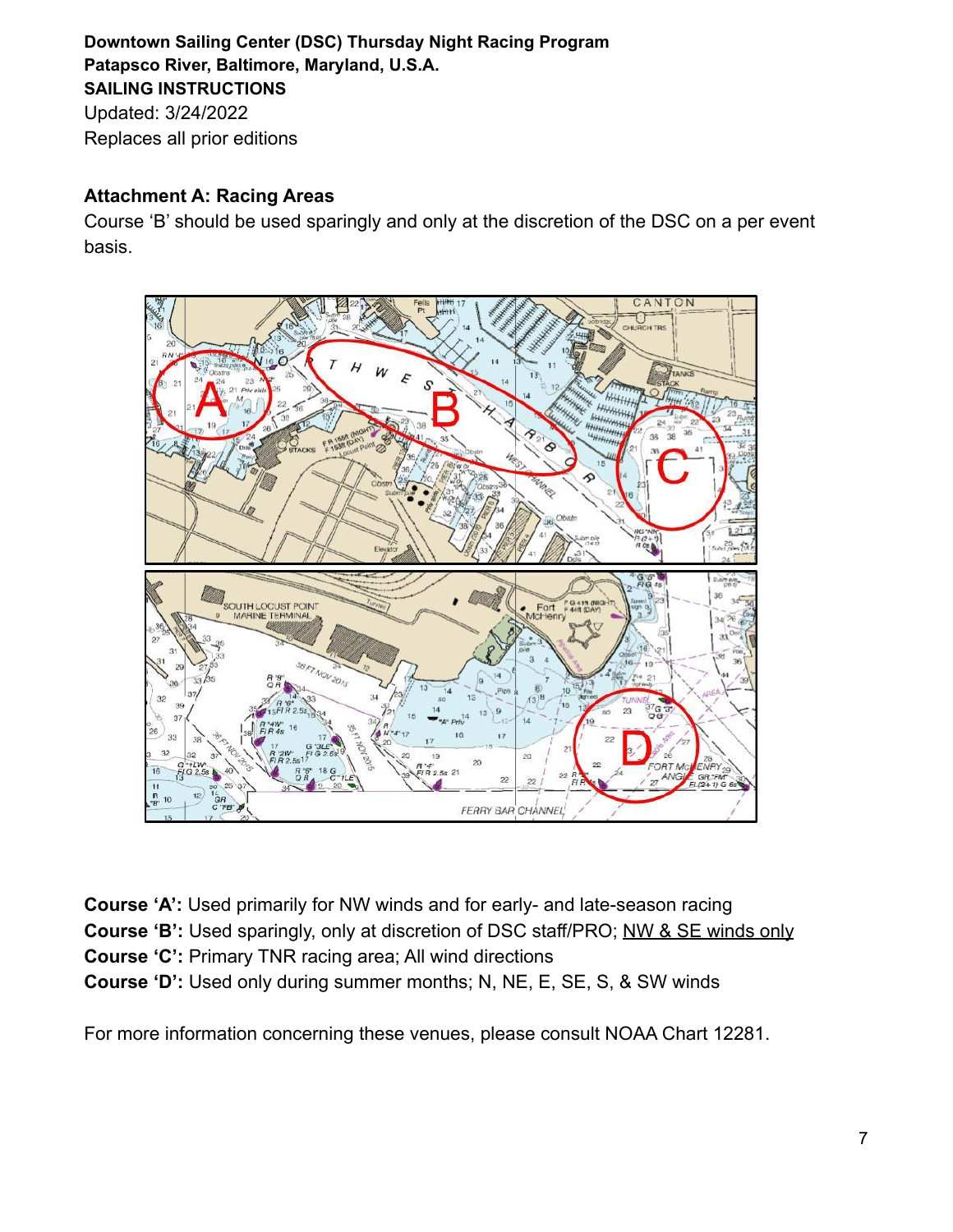Replaces all prior editions

# **Attachment B: Course Diagrams**

The Preferred Course for the J/22 Class is an L2. The preferred course for the sonar class is L1.



| <b>Course L</b> - Windward/Leeward,<br><b>Leeward Finish</b> |                                |  |
|--------------------------------------------------------------|--------------------------------|--|
| Signal                                                       | <b>Mark Rounding Order</b>     |  |
| l 1                                                          | Start - 1 - Finish             |  |
| Iク                                                           | Start - 1 - 2s/2p - 1 - Finish |  |

| <b>Course W</b> - Windward/Leeward,<br><b>Windward Finish</b> |                                        |  |
|---------------------------------------------------------------|----------------------------------------|--|
| Signal                                                        | <b>Mark Rounding Order</b>             |  |
| W <sub>2</sub>                                                | Start - 1 - 2s/2p - Finish             |  |
| W3                                                            | Start - 1 - 2s/2p - 1 - 2s/2p - Finish |  |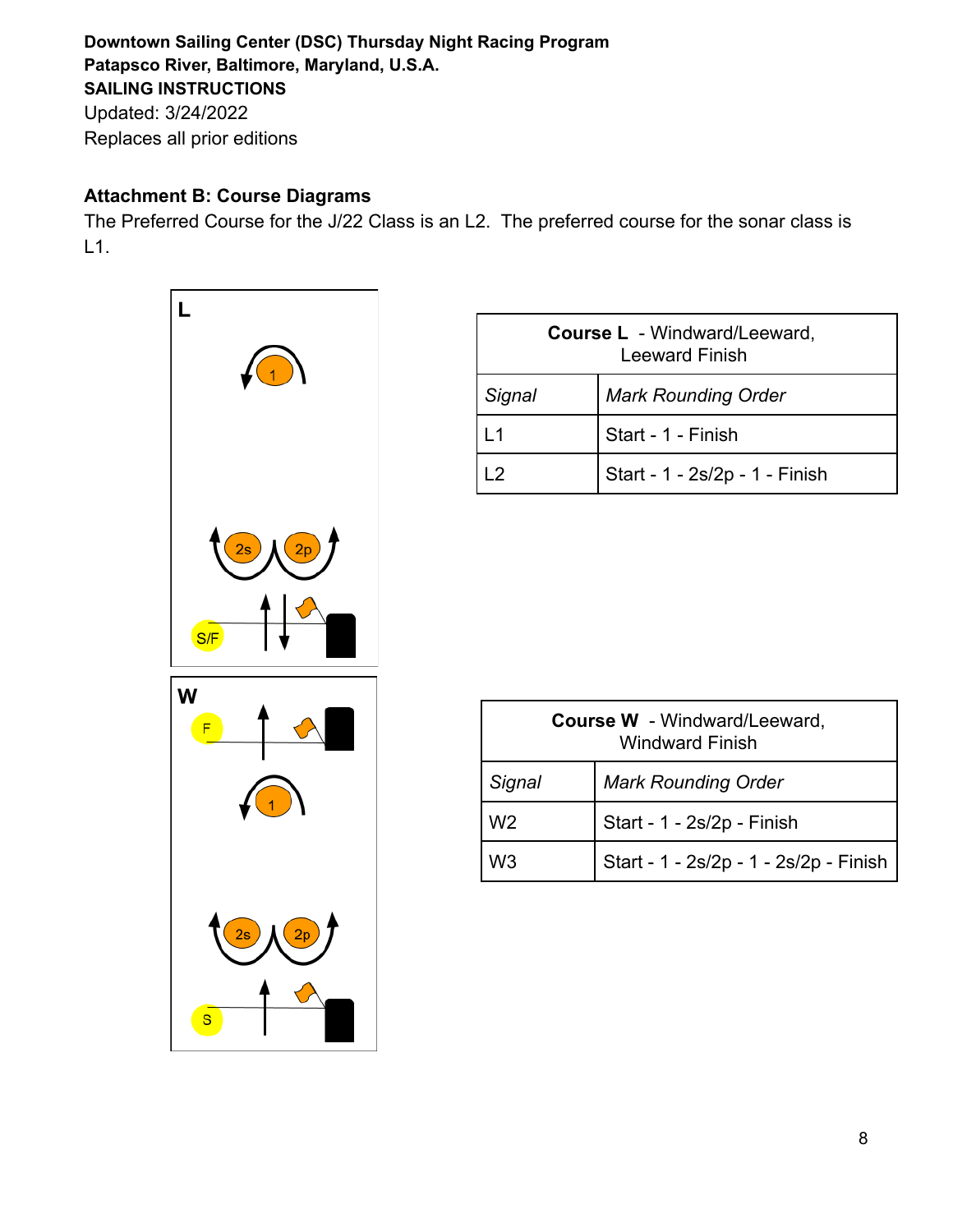# **Attachment C: Race Committee Guidelines, Course Requirements, and Wind Restrictions**

**1.** Races should not be started unless the Race Committee is satisfied that the wind speed in the starting area, and, to the best of its belief, on the rest of the course, is in excess of an average of three knots (3.45 mph) for a period of at least five (5) minutes.

**2.** If average wind speed falls below three (3) knots for a sustained period of five (5) minutes during a race, the race shall be abandoned.

**3.** In races started when winds exceed 20mph sustained, or when conditions dictate:

- Spinnakers shall not be used
- Mainsails shall be reefed
- All competitors shall wear PFDs

This shall be communicated over VHF channel 71

**4.** If average wind direction shifts 50 degrees in one direction sustained for a period of five (5) minutes during a race, the race shall be abandoned.

**5.** The length of the starting line shall be *at least* the combined length of all the J/22 Class boats or 30 seconds long, whichever distance is greater. For reference, a boat traveling at 4 kts will take approximately 37 seconds to travel 248' (= to 11 J/22 lengths). The recommended line length is 1.25-1.5 multiplied by the combined length of all the J/22 Class boats (14 - 17 boat lengths).

**6.** J/22 courses shall be one of the following courses according to Attachment 'B': L3; L4, L5. Courses may be shortened according to these Sailing Instructions.

**7.** Sonar courses shall be one of the following courses according to Attachment 'B': L2; L3; L4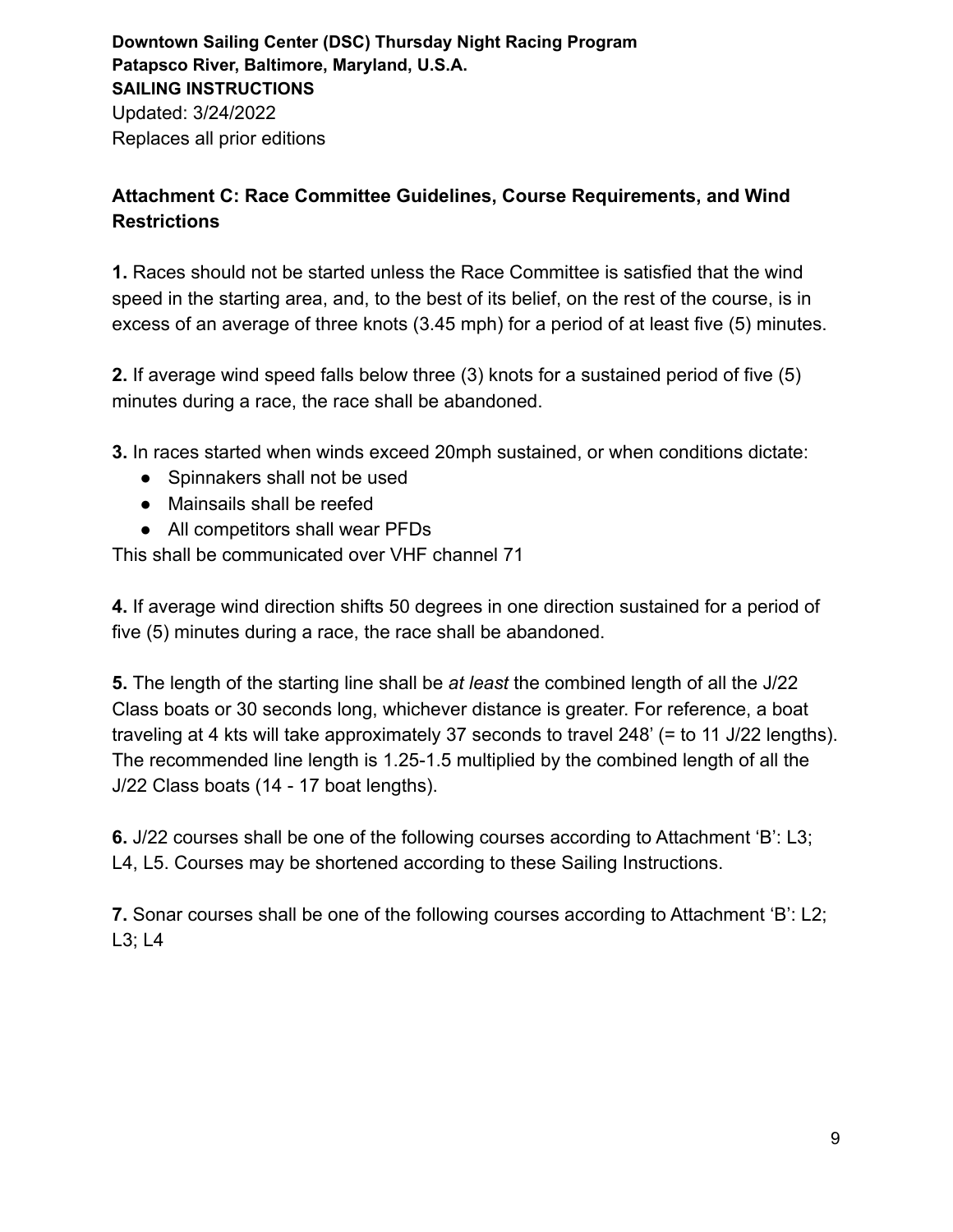### **Attachment D: Skipper High Point Scoring**

**1.a** The High Point Series will consist of the regular 2021 TNR season races (May 6 - Sept 30). To qualify for inclusion in the High Point Series, a skipper must have been scored for at least 30% of the races completed.

**1.b** The skipper name submitted to RC during each night of racing shall be the skipper scored for ALL races on that date.

**2 Race Scores:** Define 'N' to be the number of boats that compete in a particular race. Each skipper finishing that race and not thereafter retiring or being disqualified will be scored as follows:

| <b>Finishing place</b> | <b>Score</b>     |
|------------------------|------------------|
| First                  | N                |
| Second                 | $N-1$            |
| <b>Third</b>           | $N-2$            |
| Fourth                 | N-3              |
| Each place thereafter  | Subtract 1 point |

All other boats that compete in that race, including any that finish and thereafter retire or are disqualified, will score 0 points. Boats that do not compete in that race (DNC) will not be scored.

**3** The series score for each skipper will be a percentage calculated as follows: divide the sum of their race scores by the sum of the points they would have scored if they had placed first in every race in which they competed; multiply the result by 100. I.e.:

(Total number of points earned) / (Maximum number of points possible) x 100

The qualified skipper with the highest series score is the winner, and others are ranked accordingly.

**4** Race ties will be handled using RRS A7. Series ties will be broken using RRS A8.1. RRS A1, A3, A5, A6, A10 and A11 also apply.